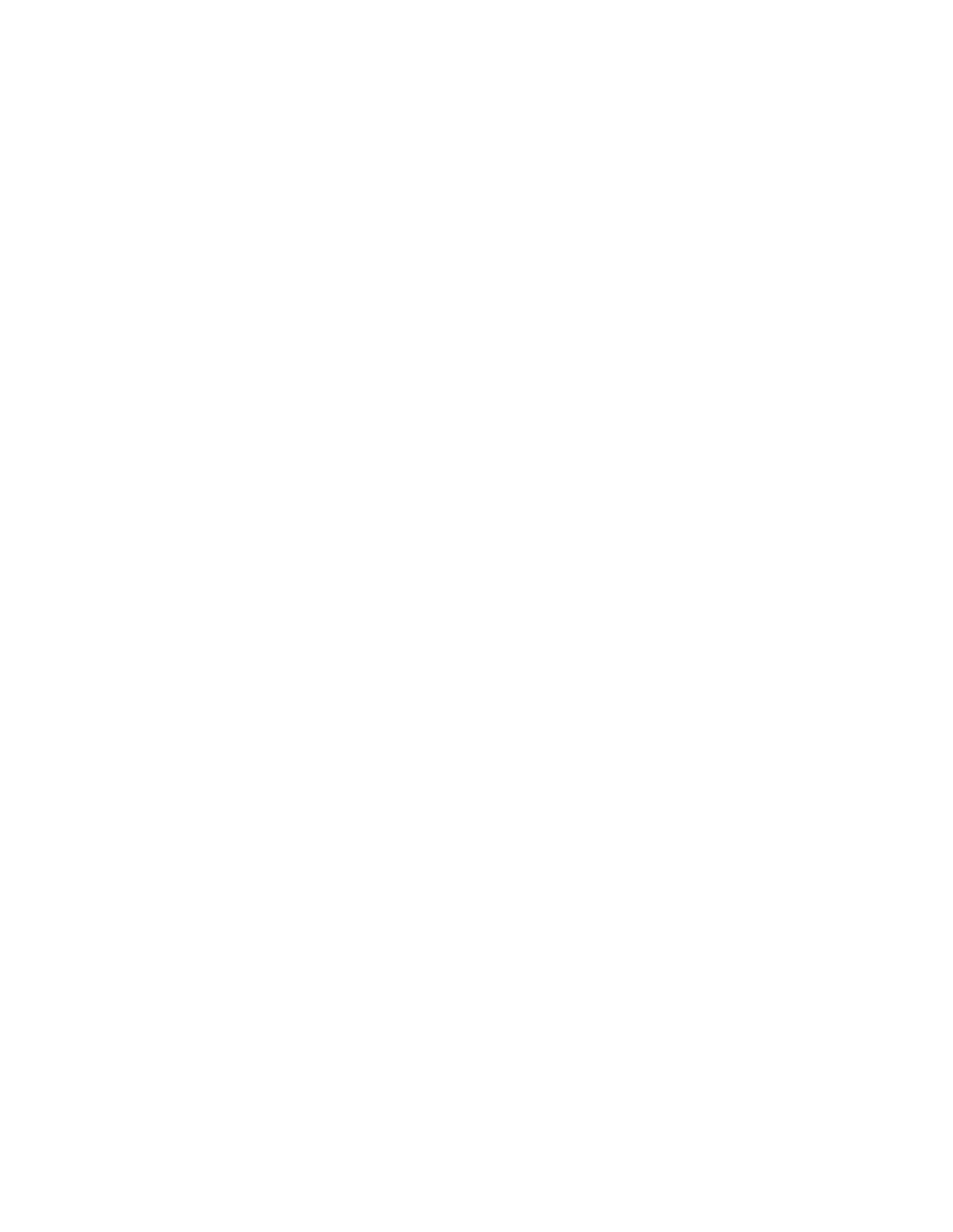## **SUBSTITUTE SENATE BILL 5916**

\_\_\_\_\_\_\_\_\_\_\_\_\_\_\_\_\_\_\_\_\_\_\_\_\_\_\_\_\_\_\_\_\_\_\_\_\_\_\_\_\_\_\_\_\_\_\_

AS AMENDED BY THE HOUSE \_\_\_\_\_\_\_\_\_\_\_\_\_\_\_\_\_\_\_\_\_\_\_\_\_\_\_\_\_\_\_\_\_\_\_\_\_\_\_\_\_\_\_\_\_\_\_

Passed Legislature - 1991 Regular Session

**State of Washington 52nd Legislature 1991 Regular Session By** Senate Committee on Children & Family Services (originally sponsored by Senators Roach, Talmadge, L. Smith and Stratton).

Read first time March 6, 1991.

1 AN ACT Relating to the department of social and health services; 2 amending RCW 13.34.110 and 74.13.280; adding a new section to chapter 3 74.13 RCW; creating a new section; and declaring an emergency.

4 BE IT ENACTED BY THE LEGISLATURE OF THE STATE OF WASHINGTON:

 NEW SECTION. **Sec. 1.** It is the intent of the legislature to provide timely, thorough, and fair procedures for resolution of grievances of clients, foster parents, and the community resulting from decisions made by the department of social and health services related to programs administered pursuant to this chapter. Grievances should be resolved at the lowest level possible. However, all levels of the department should be accountable and responsible to individuals who are experiencing difficulties with agency services or decisions. It is the intent of the legislature that grievance procedures be made available to individuals who do not have other remedies available through judicial review or adjudicative proceedings.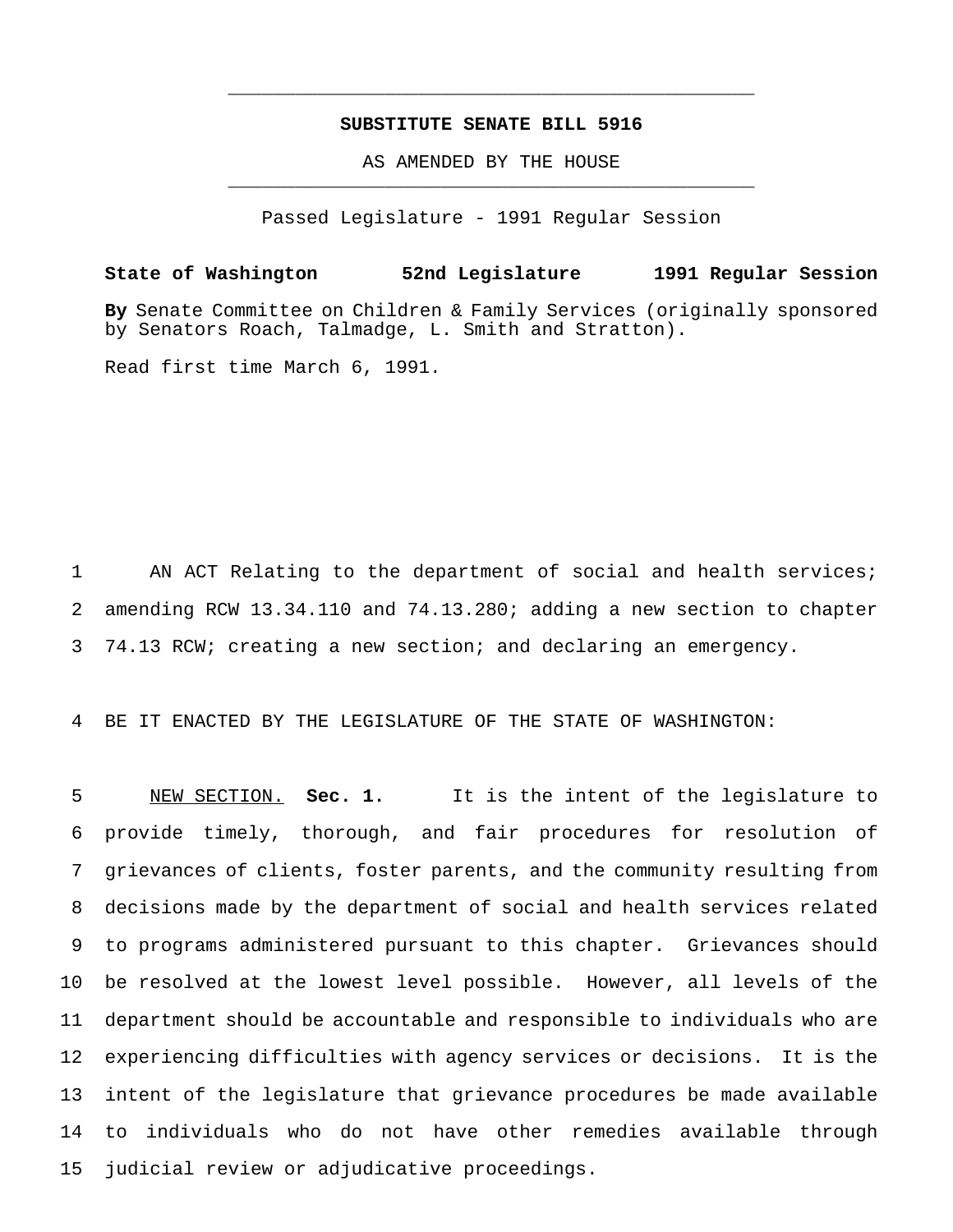NEW SECTION. **Sec. 2.** A new section is added to chapter 74.13 RCW to read as follows:

 The department shall develop and implement an informal, nonadversarial complaint resolution process to be used by clients of the department, foster parents, and other affected individuals who have complaints regarding a department policy or procedure, or the application of such a policy or procedure, related to programs administered under this chapter. The process shall not apply in circumstances where the complainant has the right under Title 13, 26, or 74 RCW to seek resolution of the complaint through judicial review or through an adjudicative proceeding.

 Nothing in this section shall be construed to create substantive or procedural rights in any person. Participation in the complaint resolution process shall not entitle any person to an adjudicative proceeding under chapter 34.05 RCW or to superior court review. Participation in the process shall not affect the right of any person to seek other statutorily or constitutionally permitted remedies.

 The department shall develop procedures to assure that clients and foster parents are informed of the availability of the complaint resolution process and how to access it. The department shall incorporate information regarding the complaint resolution process into the training for foster parents and caseworkers.

 The department shall compile complaint resolution data including the nature of the complaint and the outcome of the process. The department shall submit semi-annual reports, due January and July of each year, beginning July 1992, to the senate children and family services committee and the house of representatives human services committee.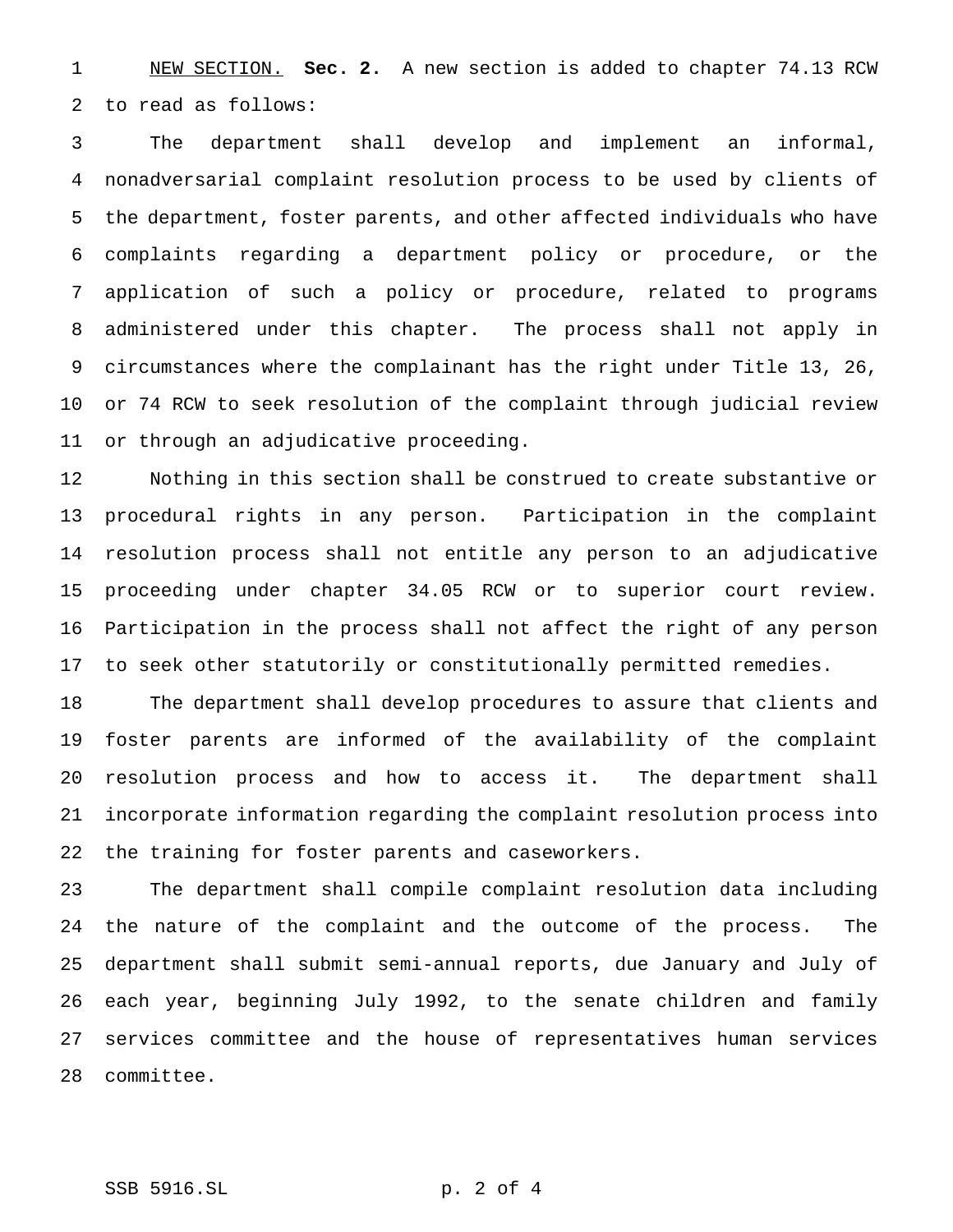**Sec. 3.** RCW 13.34.110 and 1983 c 311 s 4 are each amended to read as follows:

 The court shall hold a fact-finding hearing on the petition and, unless the court dismisses the petition, shall make written findings of fact, stating the reasons therefor, and after it has announced its findings of fact shall hold a hearing to consider disposition of the case immediately following the fact-finding hearing or at a continued hearing within fourteen days or longer for good cause shown. The parties need not appear at the fact-finding or dispositional hearing if all are in agreement; but the court shall receive and review a social study before entering an order based on agreement. No social file or social study may be considered by the court in connection with the fact-finding hearing or prior to factual determination, except as otherwise admissible under the rules of evidence. Notice of the time and place of the continued hearing may be given in open court. If notice in open court is not given to a party, that party shall be notified by mail of the time and place of any continued hearing.

 All hearings may be conducted at any time or place within the limits of the county, and such cases may not be heard in conjunction with other business of any other division of the superior court. The general public shall be excluded, and only such persons may be admitted who are found by the judge to have a direct interest in the case or in 23 the work of the court. If a child resides in foster care or in the home of a relative pursuant to a disposition order entered under RCW 25 13.34.130, the court may allow the child's foster parent or relative 26 care provider to attend dependency review proceedings pertaining to the child for the sole purpose of providing information about the child to 28 the court.